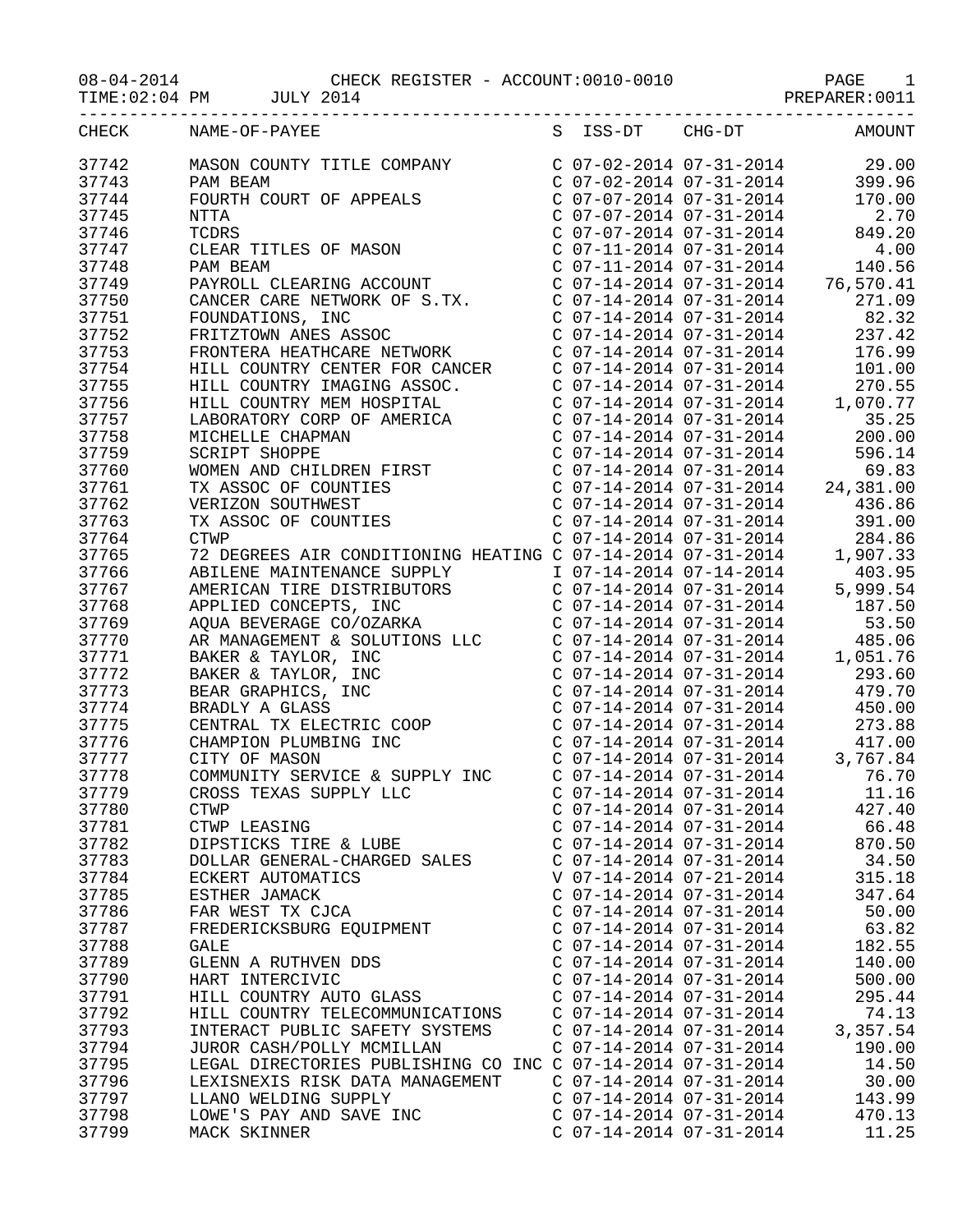08-04-2014 CHECK REGISTER - ACCOUNT:0010-0010 PAGE 2

TIME:02:04 PM JULY 2014 JULY 2014

| CHECK | NAME-OF-PAYEE                                                                                                                                                                                                                                                    |                           | S ISS-DT CHG-DT AMOUNT                                                                                                      |
|-------|------------------------------------------------------------------------------------------------------------------------------------------------------------------------------------------------------------------------------------------------------------------|---------------------------|-----------------------------------------------------------------------------------------------------------------------------|
| 37800 |                                                                                                                                                                                                                                                                  |                           |                                                                                                                             |
| 37801 |                                                                                                                                                                                                                                                                  |                           |                                                                                                                             |
| 37802 |                                                                                                                                                                                                                                                                  |                           |                                                                                                                             |
| 37803 |                                                                                                                                                                                                                                                                  |                           |                                                                                                                             |
|       |                                                                                                                                                                                                                                                                  |                           |                                                                                                                             |
| 37804 |                                                                                                                                                                                                                                                                  |                           |                                                                                                                             |
| 37805 |                                                                                                                                                                                                                                                                  |                           |                                                                                                                             |
| 37806 |                                                                                                                                                                                                                                                                  |                           |                                                                                                                             |
| 37807 |                                                                                                                                                                                                                                                                  |                           |                                                                                                                             |
| 37808 |                                                                                                                                                                                                                                                                  |                           |                                                                                                                             |
| 37809 |                                                                                                                                                                                                                                                                  |                           |                                                                                                                             |
| 37810 |                                                                                                                                                                                                                                                                  |                           |                                                                                                                             |
| 37811 |                                                                                                                                                                                                                                                                  |                           |                                                                                                                             |
| 37812 |                                                                                                                                                                                                                                                                  |                           |                                                                                                                             |
| 37813 |                                                                                                                                                                                                                                                                  |                           |                                                                                                                             |
| 37814 |                                                                                                                                                                                                                                                                  |                           |                                                                                                                             |
| 37815 |                                                                                                                                                                                                                                                                  |                           |                                                                                                                             |
| 37816 |                                                                                                                                                                                                                                                                  |                           |                                                                                                                             |
| 37817 |                                                                                                                                                                                                                                                                  |                           |                                                                                                                             |
| 37818 |                                                                                                                                                                                                                                                                  |                           |                                                                                                                             |
| 37819 |                                                                                                                                                                                                                                                                  |                           |                                                                                                                             |
| 37820 |                                                                                                                                                                                                                                                                  |                           |                                                                                                                             |
| 37821 |                                                                                                                                                                                                                                                                  |                           |                                                                                                                             |
| 37822 |                                                                                                                                                                                                                                                                  |                           |                                                                                                                             |
| 37823 |                                                                                                                                                                                                                                                                  |                           |                                                                                                                             |
| 37824 |                                                                                                                                                                                                                                                                  |                           |                                                                                                                             |
| 37825 |                                                                                                                                                                                                                                                                  |                           |                                                                                                                             |
| 37826 |                                                                                                                                                                                                                                                                  |                           |                                                                                                                             |
| 37827 |                                                                                                                                                                                                                                                                  |                           | C 07-14-2014 07-31-2014<br>C 07-14-2014 07-31-2014 300.00<br>C 07-16-2014 07-31-2014 125.00<br>C 07-16-2014 07-31-2014 7.98 |
| 37828 |                                                                                                                                                                                                                                                                  |                           |                                                                                                                             |
| 37829 | CDCAT                                                                                                                                                                                                                                                            |                           |                                                                                                                             |
| 37830 | MASON BUILDING SUPPLY & RENTAL INC                                                                                                                                                                                                                               |                           |                                                                                                                             |
| 37831 | TACERA                                                                                                                                                                                                                                                           |                           | $107-16-2014$ 07-16-2014 100.00                                                                                             |
| 37832 | TACERA<br>VERIZON SOUTHWEST<br>COMPTROLLER<br>COMPTROLLER<br>COMPTROLLER<br>COMPTROLLER<br>COMPTROLLER<br>COMPTROLLER<br>COMPTROLLER<br>COMPTROLLER<br>COMPTROLLER<br>COMPTROLLER<br>COMPTROLLER<br>COMPTROLLER<br>COMPTROLLER<br>COMPTROLLER<br>COMPTROLLER<br> |                           |                                                                                                                             |
| 37833 |                                                                                                                                                                                                                                                                  |                           |                                                                                                                             |
| 37834 |                                                                                                                                                                                                                                                                  |                           |                                                                                                                             |
| 37835 |                                                                                                                                                                                                                                                                  |                           |                                                                                                                             |
| 37836 | MASON COUNTY                                                                                                                                                                                                                                                     |                           |                                                                                                                             |
| 37837 |                                                                                                                                                                                                                                                                  |                           |                                                                                                                             |
| 37838 | STATE COMPTROLLER                                                                                                                                                                                                                                                |                           | $C$ 07-21-2014 07-31-2014 25,991.64                                                                                         |
| 37839 | UNITED STATES TREASURY                                                                                                                                                                                                                                           | $C$ 07-21-2014 07-31-2014 | 37.00                                                                                                                       |
| 37840 | MCCULLOCH COUNTY SHERIFF                                                                                                                                                                                                                                         | $C$ 07-25-2014 07-31-2014 | 75.00                                                                                                                       |
| 37841 | TX CENTER FOR THE JUDICIARY                                                                                                                                                                                                                                      | I 07-25-2014 07-25-2014   | 250.00                                                                                                                      |
| 37842 | BEST WESTREN PLUS DOS RIOS                                                                                                                                                                                                                                       | I 07-25-2014 07-25-2014   | 522.06                                                                                                                      |
| 37843 | L.E. "TED" WILSON                                                                                                                                                                                                                                                | $C$ 07-25-2014 07-31-2014 | 1,542.25                                                                                                                    |
| 37844 | LCR LEGAL CONSULTING LLC                                                                                                                                                                                                                                         | $C$ 07-25-2014 07-31-2014 | 1,417.79                                                                                                                    |
| 37845 | LOCAL GOVERNMENT SOLUTIONS LP                                                                                                                                                                                                                                    | $C$ 07-25-2014 07-31-2014 | 964.00                                                                                                                      |
| 37846 | TDCAA                                                                                                                                                                                                                                                            | I 07-25-2014 07-25-2014   | 827.00                                                                                                                      |
| 37847 | VERIZON SOUTHWEST                                                                                                                                                                                                                                                | $C$ 07-25-2014 07-31-2014 | 308.98                                                                                                                      |
| 37848 | 72 DEGREES AIR CONDITIONING HEATING I 07-28-2014 07-28-2014                                                                                                                                                                                                      |                           | 189.02                                                                                                                      |
| 37849 | AR MANAGEMENT & SOLUTIONS LLC                                                                                                                                                                                                                                    | I 07-28-2014 07-28-2014   | 198.69                                                                                                                      |
| 37850 | BAKER & TAYLOR, INC                                                                                                                                                                                                                                              | I 07-28-2014 07-28-2014   | 912.85                                                                                                                      |
| 37851 | BLUEBONNET CASA                                                                                                                                                                                                                                                  | I 07-28-2014 07-28-2014   | 230.00                                                                                                                      |
| 37852 | BOUND TREE MEDICAL, LLC                                                                                                                                                                                                                                          | I 07-28-2014 07-28-2014   | 1,591.90                                                                                                                    |
| 37853 | CAPITAL ONE BANK (USA) N.A.                                                                                                                                                                                                                                      | I 07-28-2014 07-28-2014   | 4,133.10                                                                                                                    |
| 37854 | CENTURYLINK QCC                                                                                                                                                                                                                                                  | I 07-28-2014 07-28-2014   | 88.07                                                                                                                       |
| 37855 | CIRA                                                                                                                                                                                                                                                             | I 07-28-2014 07-28-2014   | 22.00                                                                                                                       |
| 37856 |                                                                                                                                                                                                                                                                  | I 07-28-2014 07-28-2014   | 585.60                                                                                                                      |
|       | CONCHO VALLEY COUNCIL OF GOV                                                                                                                                                                                                                                     |                           |                                                                                                                             |

37857 CROSS TEXAS SUPPLY LLC I 07-28-2014 07-28-2014 49.68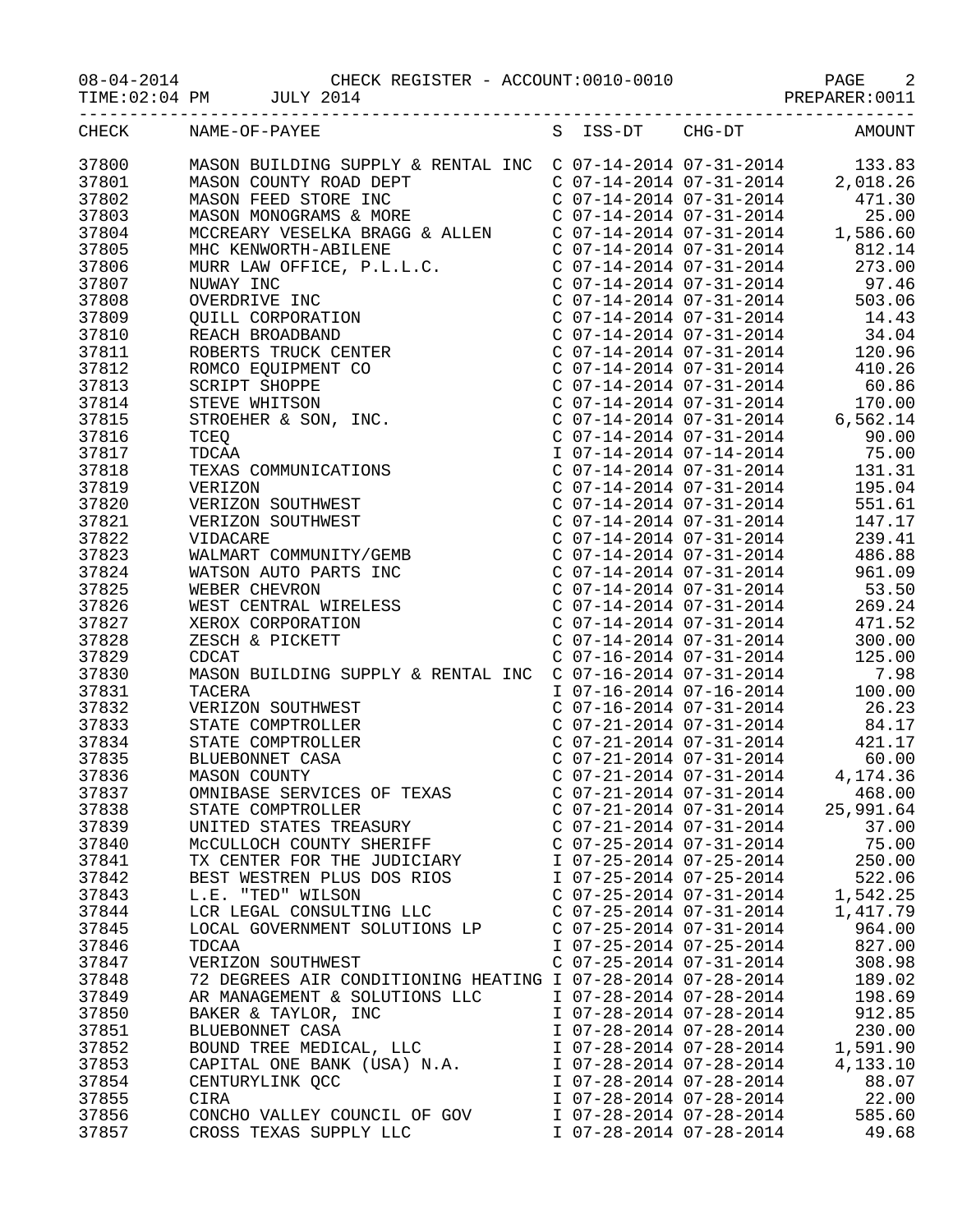08-04-2014 CHECK REGISTER - ACCOUNT:0010-0010 PAGE 3

TIME:02:04 PM JULY 2014 JULY 2014

|       | CHECK NAME-OF-PAYEE                                                                                                                                                                                                                                                             |  |                           | S ISS-DT CHG-DT AMOUNT                                                                                                               |
|-------|---------------------------------------------------------------------------------------------------------------------------------------------------------------------------------------------------------------------------------------------------------------------------------|--|---------------------------|--------------------------------------------------------------------------------------------------------------------------------------|
| 37858 | <b>GALE</b>                                                                                                                                                                                                                                                                     |  |                           | I 07-28-2014 07-28-2014 110.22                                                                                                       |
| 37859 | HILL COUNTRY CHILDREN'S ADVOCACY CT I 07-28-2014 07-28-2014 20.00                                                                                                                                                                                                               |  |                           |                                                                                                                                      |
| 37860 | HILL COUNTRY MEM HOSPITAL<br>HILL COUNTRY MEM HOSPITAL<br>HOLT COMPANY OF TEXAS<br>I C S JAIL SUPPLIES INC<br>I O7-28-2014 07-28-2014<br>INCLUSION SOLUTIONS LLC<br>JAN APPLEBY<br>JOHN GRIFFITH<br>JOHN GRIFFITH<br>I O7-28-2014 07-28-2014<br>I                               |  |                           | I 07-28-2014 07-28-2014 12.00                                                                                                        |
| 37861 |                                                                                                                                                                                                                                                                                 |  |                           | 182.78                                                                                                                               |
| 37862 |                                                                                                                                                                                                                                                                                 |  |                           | 221.15                                                                                                                               |
| 37863 |                                                                                                                                                                                                                                                                                 |  |                           | 191.70                                                                                                                               |
| 37864 |                                                                                                                                                                                                                                                                                 |  |                           | 115.66                                                                                                                               |
| 37865 |                                                                                                                                                                                                                                                                                 |  |                           | I 07-28-2014 07-28-2014 83.33                                                                                                        |
| 37866 |                                                                                                                                                                                                                                                                                 |  |                           | 579.00                                                                                                                               |
| 37867 |                                                                                                                                                                                                                                                                                 |  |                           | 172.00                                                                                                                               |
| 37868 | MASON BUILDING SUPPLY & RENTAL INC                                                                                                                                                                                                                                              |  | I 07-28-2014 07-28-2014   | 16.49                                                                                                                                |
| 37869 | MASON COUNTY CHILD WELFARE BOARD                                                                                                                                                                                                                                                |  | I 07-28-2014 07-28-2014   | 20.00                                                                                                                                |
| 37870 | MASON COUNTY LIBRARY                                                                                                                                                                                                                                                            |  | I 07-28-2014 07-28-2014   | 98.76                                                                                                                                |
| 37871 | MASON SENIOR NUTRITION CENTER                                                                                                                                                                                                                                                   |  |                           | I 07-28-2014 07-28-2014 70.00                                                                                                        |
| 37872 | SAN SABA FIRE SAFETY EQUIPMENT INC                                                                                                                                                                                                                                              |  |                           | I 07-28-2014 07-28-2014 50.00                                                                                                        |
| 37873 | TEXAS COMPTROLLER OF PUBLIC ACCTS                                                                                                                                                                                                                                               |  |                           | I 07-28-2014 07-28-2014 100.00                                                                                                       |
| 37874 |                                                                                                                                                                                                                                                                                 |  |                           | I 07-28-2014 07-28-2014 438.64                                                                                                       |
| 37875 |                                                                                                                                                                                                                                                                                 |  |                           |                                                                                                                                      |
| 37876 |                                                                                                                                                                                                                                                                                 |  |                           | 1 07-28-2014 07-28-2014 66.12<br>C 07-28-2014 07-31-2014 96.42<br>I 07-29-2014 07-31-2014 800.31<br>C 07-29-2014 07-31-2014 1,225.00 |
| 37877 |                                                                                                                                                                                                                                                                                 |  |                           |                                                                                                                                      |
| 37878 |                                                                                                                                                                                                                                                                                 |  |                           |                                                                                                                                      |
| 37879 |                                                                                                                                                                                                                                                                                 |  |                           | I 07-29-2014 07-29-2014 217.65                                                                                                       |
| 37880 |                                                                                                                                                                                                                                                                                 |  | I 07-29-2014 07-29-2014   | 273.52                                                                                                                               |
| 37881 |                                                                                                                                                                                                                                                                                 |  | I 07-29-2014 07-29-2014   | 113.18                                                                                                                               |
| 37882 |                                                                                                                                                                                                                                                                                 |  | $C$ 07-29-2014 07-31-2014 | 179.20                                                                                                                               |
| 37883 |                                                                                                                                                                                                                                                                                 |  |                           | C $07-30-2014$ $07-31-2014$ $107,027.61$                                                                                             |
| 37884 |                                                                                                                                                                                                                                                                                 |  | I 07-30-2014 07-30-2014   | 150.22                                                                                                                               |
| 37885 |                                                                                                                                                                                                                                                                                 |  |                           | I 07-30-2014 07-30-2014 847.90                                                                                                       |
| 37886 |                                                                                                                                                                                                                                                                                 |  |                           | I 07-30-2014 07-30-2014 350.00                                                                                                       |
| 37887 | TEXAS COMPTROLLER OF PUBLIC ACCTS<br>THE LIBRARY STORE, INC.<br>VERIZON SOUTHWEST<br>WEST CENTRAL WIRELESS<br>BAKER & TAYLOR, INC<br>LUCIO MORA<br>QUILL CORPORATION<br>THOMAS R STARKS<br>VERIZON SOUTHWEST<br>WEST CENTRAL WIRELESS<br>PAYROLL CLEARING AC<br>VINETTA SANDERS |  |                           | I 07-30-2014 07-30-2014 233.10                                                                                                       |
| 37888 |                                                                                                                                                                                                                                                                                 |  |                           | 100.00                                                                                                                               |
| 37889 | AMERITAS LIFE INSURANCE CORP                                                                                                                                                                                                                                                    |  |                           | I 07-31-2014 07-31-2014 97.90                                                                                                        |